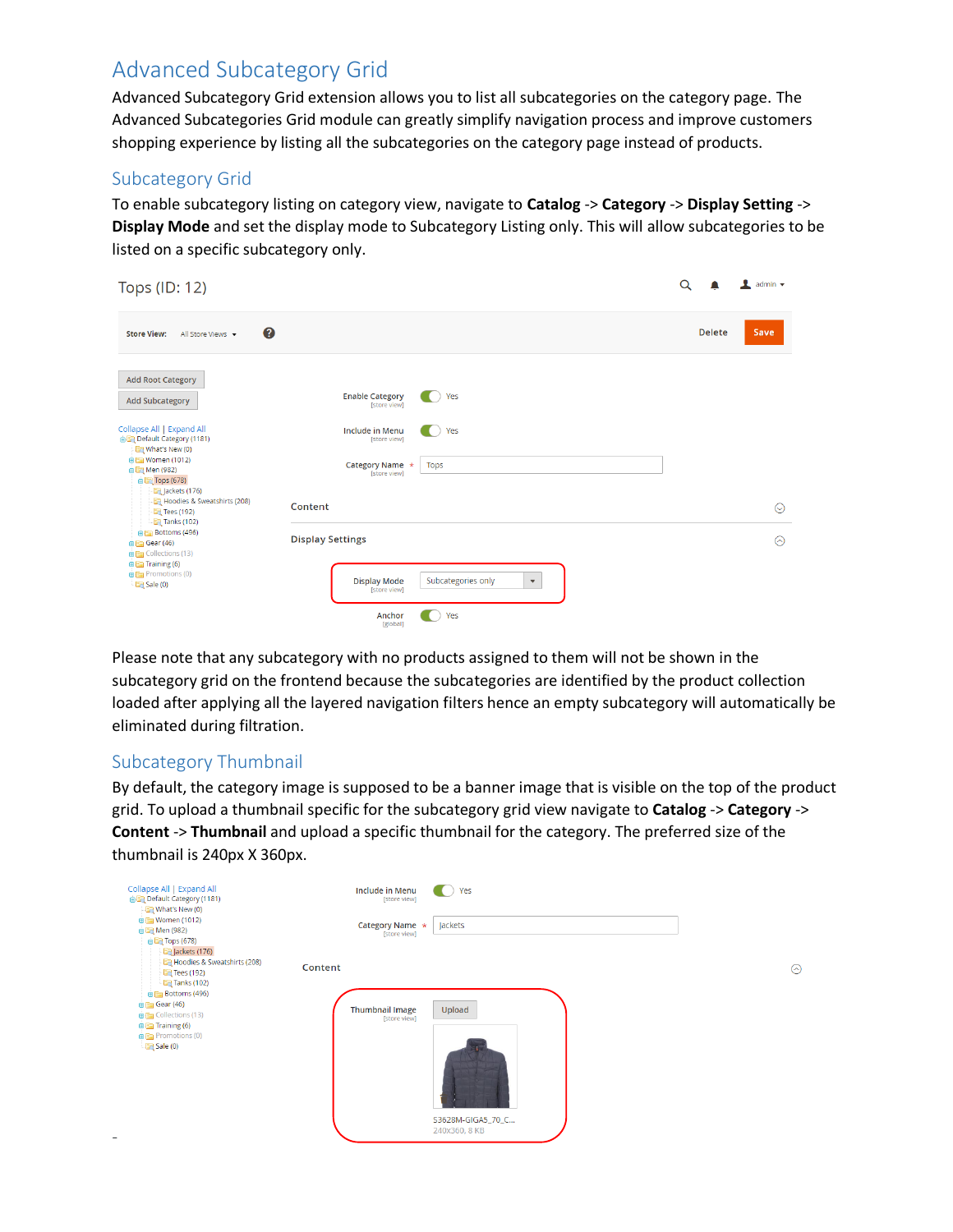# Customizable Grid Options

This extension allows you to customize the subcategory grid from within the admin panel. The administrator can choose from a numerous list of options by navigating to **Stores** -> **Configuration** -> **STee Extensions** -> **Advanced Subcategory Grid** and customize the Storefront and Swatches configuration from the list.

| Configuration                          |                              |                                                                 |                                                                               | $\mathsf Q$ |                                                                      | $\frac{1}{2}$ admin $\sqrt{ }$ |
|----------------------------------------|------------------------------|-----------------------------------------------------------------|-------------------------------------------------------------------------------|-------------|----------------------------------------------------------------------|--------------------------------|
| Default Config ▼<br><b>Store View:</b> | 0                            |                                                                 |                                                                               |             | <b>Save Config</b>                                                   |                                |
| <b>STEE EXTENSIONS</b>                 | $\hat{\phantom{a}}$          | <b>Storefront</b>                                               |                                                                               |             |                                                                      | $\odot$                        |
| <b>Advanced Subcategory Grid</b>       |                              | <b>List Mode</b><br>[store view]                                | Grid (default) / List                                                         |             | $\vee$ Use system value                                              |                                |
| <b>GENERAL</b>                         | $\checkmark$                 | <b>Category per Page on Grid Allowed Values</b><br>[store view] | 9,15,30                                                                       |             | $\triangledown$ Use system value                                     |                                |
| <b>SECURITY</b>                        | $\checkmark$                 | Category per Page on Grid Default Value                         | Comma-separated.<br>$\overline{9}$                                            |             | $\vee$ Use system value                                              |                                |
| <b>CATALOG</b>                         | $\checkmark$                 | [store view]                                                    | Must be in the allowed values list                                            |             |                                                                      |                                |
| <b>CUSTOMERS</b>                       | $\checkmark$                 | <b>Category per Page on List Allowed Values</b><br>[store view] | 5,10,15,20,25<br>Comma-separated.                                             |             | $\vee$ Use system value                                              |                                |
| <b>SALES</b>                           | $\checkmark$                 | Category per Page on List Default Value<br>[store view]         | 10                                                                            |             | $\vee$ Use system value                                              |                                |
| <b>DOTMAILER</b>                       | $\checkmark$                 | <b>Category Listing Sort by</b>                                 | Must be in the allowed values list                                            |             |                                                                      |                                |
| <b>SERVICES</b><br><b>ADVANCED</b>     | $\checkmark$<br>$\checkmark$ | [store view]<br><b>Show Product Image In Grid</b>               | Position<br>$\mathbf{v}$<br>$\rm No$<br>$\overline{\mathbf{v}}$               |             | $\triangledown$ Use system value<br>$\triangledown$ Use system value |                                |
|                                        |                              | [store view]                                                    | If this option is set to No, Thumbnail Image will be used in<br>category grid |             |                                                                      |                                |
|                                        |                              | <b>Show Category Minimal Price</b><br>[store view]              | Yes<br>$\mathbf{v}$                                                           |             | $\triangledown$ Use system value                                     |                                |
|                                        |                              | <b>Minimal Price Label</b>                                      | For anchored categories or categories having products<br>As low as            |             | $\triangledown$ Use system value                                     |                                |
|                                        |                              | [store view]                                                    |                                                                               |             |                                                                      |                                |
|                                        |                              | <b>Configure Swatches</b>                                       |                                                                               |             |                                                                      | $\odot$                        |
|                                        |                              | <b>Show Swatches in Category List</b><br>[store view]           | Yes                                                                           |             | $\vee$ Use system value                                              |                                |
|                                        |                              | <b>Swatches per Category</b><br>[store view]                    | $\overline{4}$                                                                |             | $\vee$ Use system value                                              |                                |
|                                        |                              | <b>Swatches to be Shown</b><br>[store view]                     | Size<br>Color                                                                 |             |                                                                      |                                |
|                                        |                              |                                                                 |                                                                               |             |                                                                      |                                |
|                                        |                              |                                                                 |                                                                               |             |                                                                      |                                |
|                                        |                              |                                                                 |                                                                               |             |                                                                      |                                |
|                                        |                              |                                                                 |                                                                               |             |                                                                      |                                |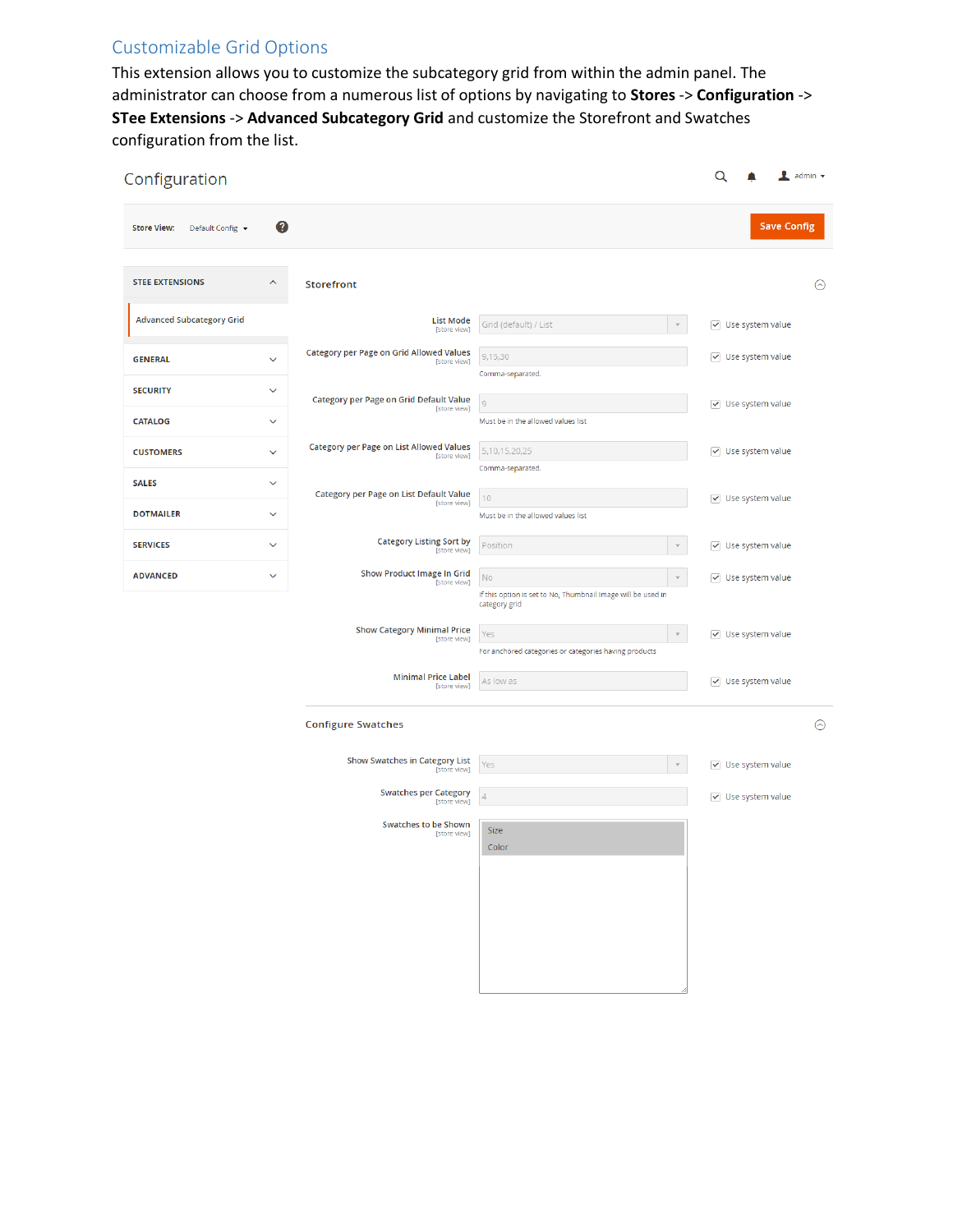#### Swatch Configuration

The administrator can choose to show configurable swatches on the subcategory grid. A list of all configurable swatches have been provided in the administrative panel through which the customer can pick and choose specific swatches that needs to be visible on the subcategory grid.

| <b>Configure Swatches</b>                      |                                |                                  | ⊚ |
|------------------------------------------------|--------------------------------|----------------------------------|---|
| Show Swatches in Category List<br>[store view] | Yes<br>$\overline{\mathbf{v}}$ | $\triangledown$ Use system value |   |
| <b>Swatches per Category</b><br>[store view]   | $\sqrt{4}$                     | $\triangledown$ Use system value |   |
| <b>Swatches to be Shown</b><br>[store view]    | Size<br>Color                  |                                  |   |
|                                                |                                |                                  |   |

The administrator can also set the number of swatches that can be visible on the subcategory grid before 'More' link wraps it up to maintain the layout of the theme.



The swatches shown on the subcategory grid is the union of all the swatches of the products inside that specific Subcategory. For example, in the above screenshot there will be at-least one blue colored jacket in the Jackets Subcategory.

#### List Mode

The administrator can choose between two listing modes Grid and List view. The administrator can also choose to show both list modes on the customer frontend also choosing the default list mode from between the two.

| <b>List Mode</b> Grid (default) / List | $\vee$ Use system value |
|----------------------------------------|-------------------------|
|                                        |                         |